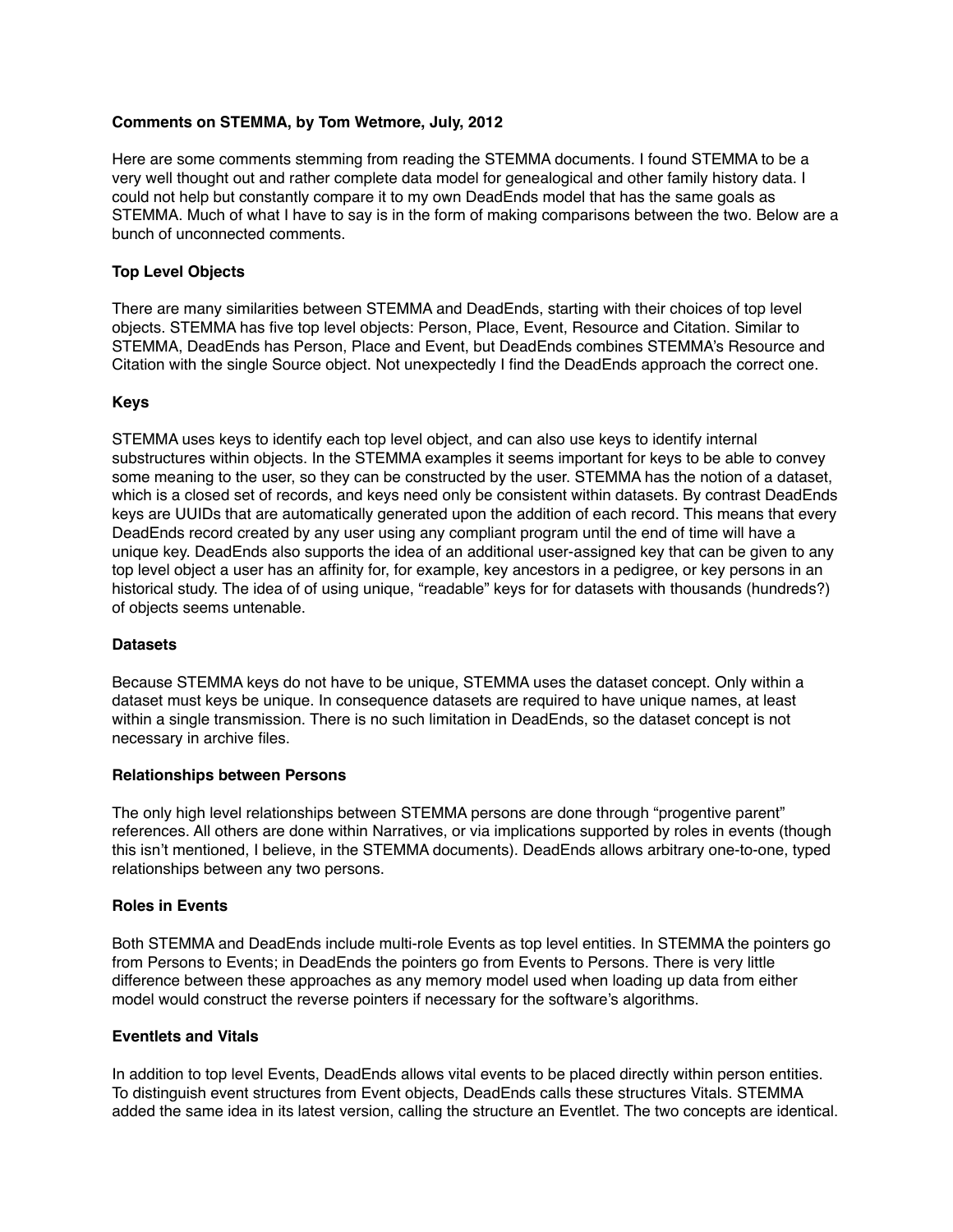# **Hierarchical Events and Dates Based on Events**

STEMMA includes the interesting concepts of hierarchical Events and assigning dates to events based on the dates of other Events. These are novel features that as far as I know are wholly unique to STEMMA. I don't know whether the utility of these features justify their complexity, but they are certainly thought provoking. STEMMA also allows Events to occur over extended time frames, which is also a feature DeadEnds Events.

# **Conclusion-Based Emphasis**

STEMMA seems intended for conclusion-based use. Each STEMMA Person seems intended to represent a different real person. As research progresses a user enters Resources, Citations and Events that refer to Persons or that allow new Person objects to refer to them. If a Person mentioned in the evidence (what the citations cite) is deemed new to the dataset, a new Person is created with pointers/references to the other objects. If the Person is deemed to already be in the database, then new reference structures are added to an existing Person.

The DeadEnds model also supports this conclusion-based approach, but it also supports the recordsbased or research-based approach. In that approach the user may create new Person objects as evidence is sifted, regardless whether the user believes the dataset may contain other Person objects that refer to the same assumed real person. Person entities used in this way are often called Personas. With this approach there may be many Personas within a dataset that may eventually be deemed to represent the same real person. In DeadEnds, when used in this records-based or research-based mode, trees of person records are constructed, where each tree-building operation represents a clear conclusion made by the user (now better termed a researcher) that a particular record or particular set of records (here record means a conventional item of evidence such as a birth certificate or census record) refer to the same real person. In this view each "person tree" represents a single real person.

To my mind this is one of the only significant differences between STEMMA and DeadEnds.

### **Emphasis on Hierarchical Representation via Nested Persons**

The STEMMA document puts some emphasis on the idea that a purely lineage linked file might allow Person objects to be nested within one another in order to show ancestral relationships. I don't believe that anyone in their right mind would choose such a representation (and ancestor collapse would render it impossible) so I don't think the STEMMA document even needs to mention it. This is isn't an advantage that STEMMA has over other formats use the approach.

### **References Hold Non-intrinsic Values of Objects**

STEMMA and DeadEnds both stress the idea that references are not simple pointers, but rather are substructures that may contain properties of the "pointing object" that exist only with respect to the context of the "pointed to" object. Thus an age or a name property might be placed in a reference between a Person and an Event, rather than in either of the objects.

### **Places**

STEMMA and DeadEnds treat Places as hierarchical top level objects. DeadEnds allows Places to simultaneously belong to more than one hierarchy. I'm not sure about STEMMA in this regard. STEMMA allows Places to have date properties that can specify when that Place was valid. STEMMA Places span the range of concepts from individual houses up to countries. At present DeadEnds spans from small populated places up to countries, even continents, and thinks of addresses as something different. The STEMMA approach may be better here.